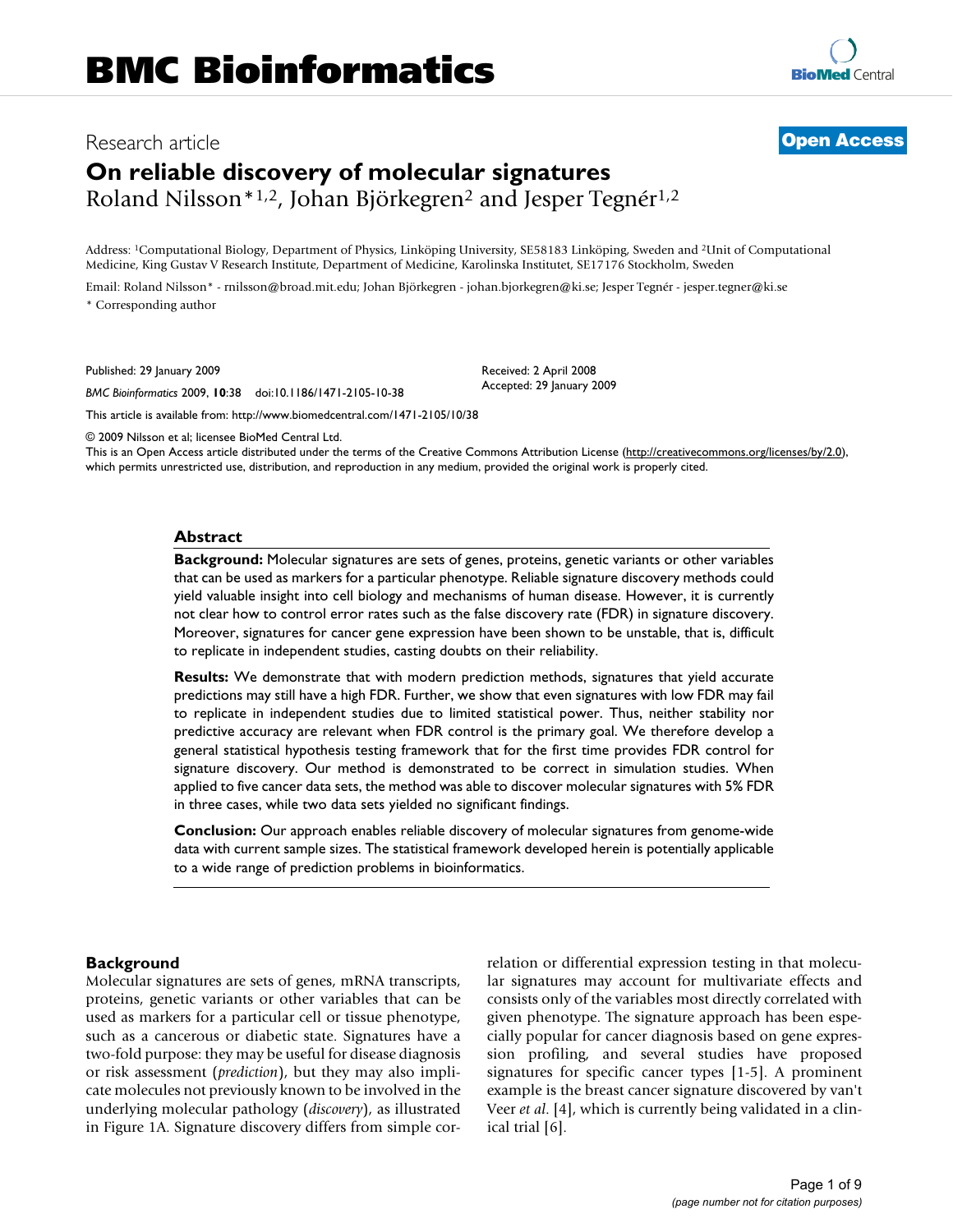

#### **Figure 1**

**Signature discovery**. Molecular signatures (1) are markers for a particular cell or tissue phenotype. Signatures are discovered from a given set of molecular profiles (e.g., gene expression profiles) together with phenotype labels (2). Signatures have dual uses, both as predictive models (3) and for discovery of molecular mechanisms (4). While it is well-known how to assess predictive accuracy (5), the method proposed herein is the first to control signature FDR (6), enabling reliably discovery.

Unfortunately, existing computational approaches often fail to distinguish between the different objectives of prediction and discovery. If molecular signatures are to be used for discovery, then the primary objective is to control the false discovery rate (FDR) with respect to the optimal (true) signature. On the other hand, if the end goal is an accurate predictor, then the FDR of the gene signature is not important in itself. However, it has hitherto not been possible to directly address FDR control, since an operational definition of the optimal signature (a "gold standard") has not been available. Therefore, current methods for signature discovery resort to optimizing prediction accuracy, implicitly assuming that the FDR is thereby kept reasonably low, even though there is no *a priori* reason to assume that this is the case. Recently, the *stability* of a signature, that is, the expected overlap between signatures derived from replicated experiments, has been suggested as an alternative quality measure [7,8]. Signatures derived from cancer gene expression data have been found to be unstable, raising concerns that existing signature discovery methods may not be sound [9,10]. While the stability measure seems intuitively reasonable and cleverly avoids the gold standard problem, it has not been shown that low stability actually indicates high FDR.

In this paper, we build upon a recently discovered operational definition of the optimal signature to study the actual FDR in signature discovery. First, we demonstrate that high FDR can occur even with very accurate predictors. Therefore, current methods for signature discovery that focus on optimizing prediction accuracy offer no means of controlling the FDR. Second, we show that signatures can be highly unstable even when the FDR is kept low. Thus, reliable signature discovery may be possible in spite of the recent reports of unstable signatures in cancer [9,10]. Third, we propose a novel hypothesis testing procedure based on our definition of the optimal signature that for the first time directly addresses signature FDR. We show that our method achieves FDR control on simulated data. Application to well-known cancer data sets uncovers three novel molecular signatures for leukemia, colon and breast cancer.

#### **Results**

#### *The optimal signature*

For simplicity, we will consider a two-class prediction setting throughout, although the methods could be generalized to other prediction problems as well. A *predictor* is then a function  $g: \mathcal{X} \mapsto \mathcal{Y}$ , where we take  $\mathcal{X} = \mathbb{R}^n$  and  $\mathcal{Y}$  $= \{-1, +1\}$ . The *accuracy* of a predictor *g* is 1 minus the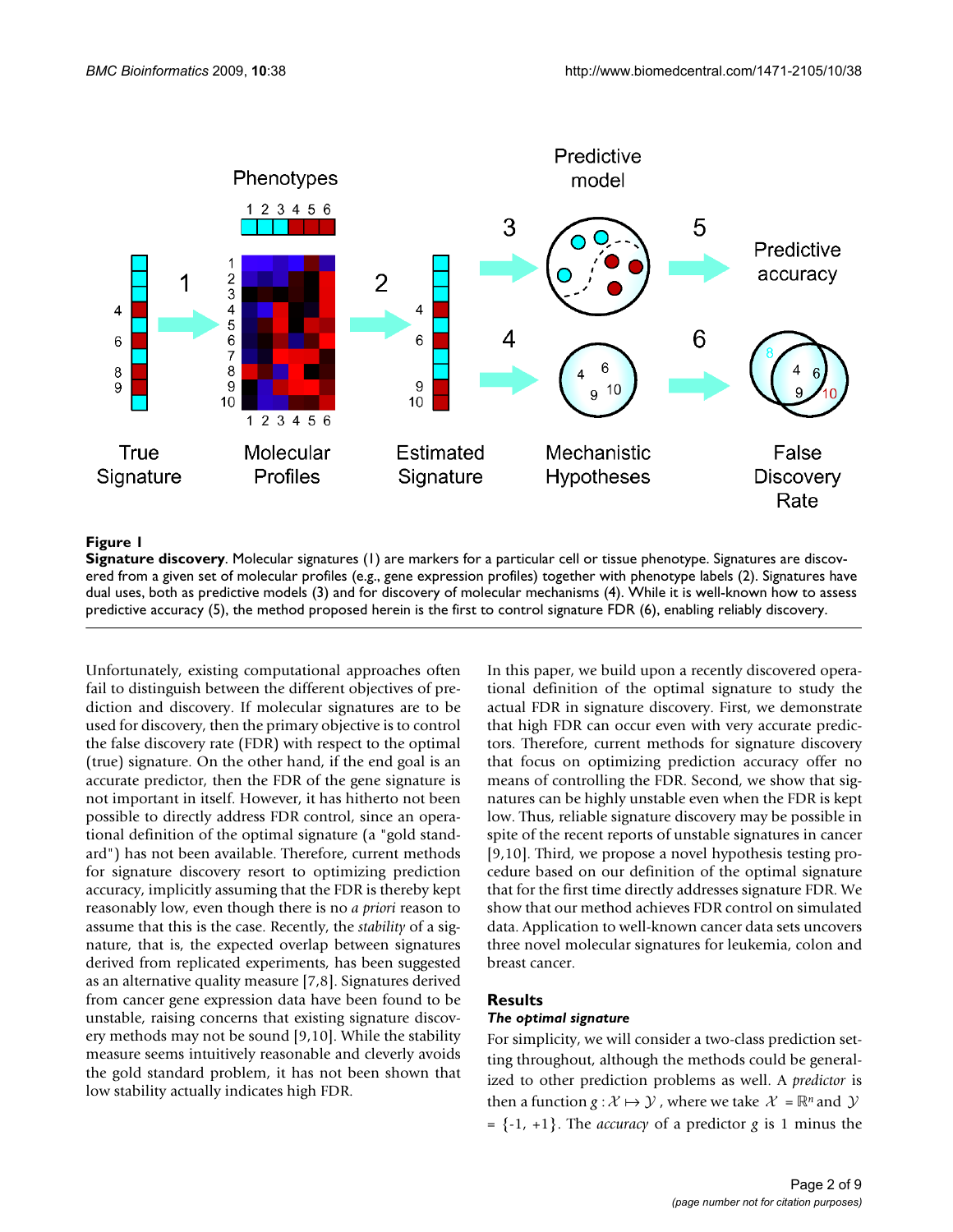probability of error or *risk*  $R(g) = P(g(X) \neq Y)$ . An optimal predictor, denoted *g*\* is one with maximal accuracy. An optimal signature can be defined as a minimal set of variables *S*\* such that the optimal predictor obtained using only these variables is at least as accurate as any predictor obtained with any other set, that is,

$$
\forall S : \forall g_S : R(g_{S^*}^*) \le R(g_S), \tag{1}
$$

where  $gS$  denotes a predictor on the subspace  $\mathcal{X}_S$  of  $\mathcal{X}_S$ corresponding to the variable set *S*. Unfortunately, this criterion does not yield a unique *S*\* in general, and there are examples of data distributions such that no tractable (polynomial-time) algorithms exist for computing *S*\* [[11], pp. 562]. Consequently, most research has focused on heuristic algorithms for discovering approximate signatures with near-optimal prediction accuracy [12].

While this approach has been largely successful at attaining good predictive accuracy, the lack of a "gold standard" has rendered direct evaluation of error rates for signature discovery algorithms impossible. To address this problem, we have recently shown [13] that using a mild restriction on the class of data distributions, the set *S*\* becomes unique and can be expressed as

$$
S^* = \{i : R(g^*_{\{1,\ldots,i-1,i+1,\ldots,n\}}) > R(g^*_{\{1,\ldots,n\}})\}.
$$
 (2)

That is, *S*\* consists precisely of the variables *i* such that the error probability of the optimal predictor *g*\* increases when *i* is removed. The required restriction is that the data density  $f(x)$  is everywhere strictly positive. This condition is satisfied by nearly all commonly used statistical models, including the exponential family, and we believe that it is reasonable for biological data. A formal proof of the correctness of (2) is given in Additional File 1.

Note that *S*\* may be quite different from the set of variables that are marginally correlated with the phenotype (*e.g*., differentially expressed genes). This is because some correlated variables may be "redundant" for prediction: while these do contain information about the phenotype, that information is also present in other variables, so that the redundant variables are excluded from *S*\*. Indeed, it can be proved that *S*\* only contains variables *Xi* that are conditionally dependent on *Y* regardless of what other variable set is conditioned on [13]. In this sense, *S\** constitutes the variables "directly" correlated with *Y*. Moreover, some variables may be predictive only when considered together with certain other variables in a multivariate fashion, and thus *S*\* may contain variables that are not detectable by standard univariate methods [14].

The simple form (2) immediately suggests a general, linear-time, asymptotically correct algorithm for discovering *S*\* from data, as described elsewhere [13]. Here, we make use of the fact that (2) permits *S*\* to be calculated for any given data distribution, thus providing the gold standard required for evaluating signature discovery methods and developing hypothesis testing procedures.

#### *Accurate predictions despite high signature FDR*

First, we tested whether high prediction accuracy implies a low false discovery rate with respect to *S*\*. We performed a simulation study on a simple two-class prediction problem using a multivariate normal distribution with *n* = 1, 000 variables, of which 10% were in *S*\* (see Methods for details). In each run, a signature *S* was chosen to achieve a given power and FDR with respect to *S*\*, whereafter a Support Vector Machine (SVM) classifier was trained on a sample from the corresponding subspace of the data distribution. We found that FDR as high as 50% did not degrade predictive accuracy discernably, provided that statistical power was sufficient (Figure 2). Thus, prediction accuracy is not a valid measure of the reliability of a signature in terms of false positives.

The likely reason for this behavior is that modern predictive methods such as the SVM have internal mechanisms for suppressing noise (regularization). They are therefore



#### Prediction error rate

# Figure 2

**Good predictive accuracy despite high FDR**. Probability of prediction error for the Support Vector Machine (gray level) as a function of signature false discovery rate (FDR) and statistical power (fraction of true positives). Nearly horizontal level curves indicate weak dependence on FDR.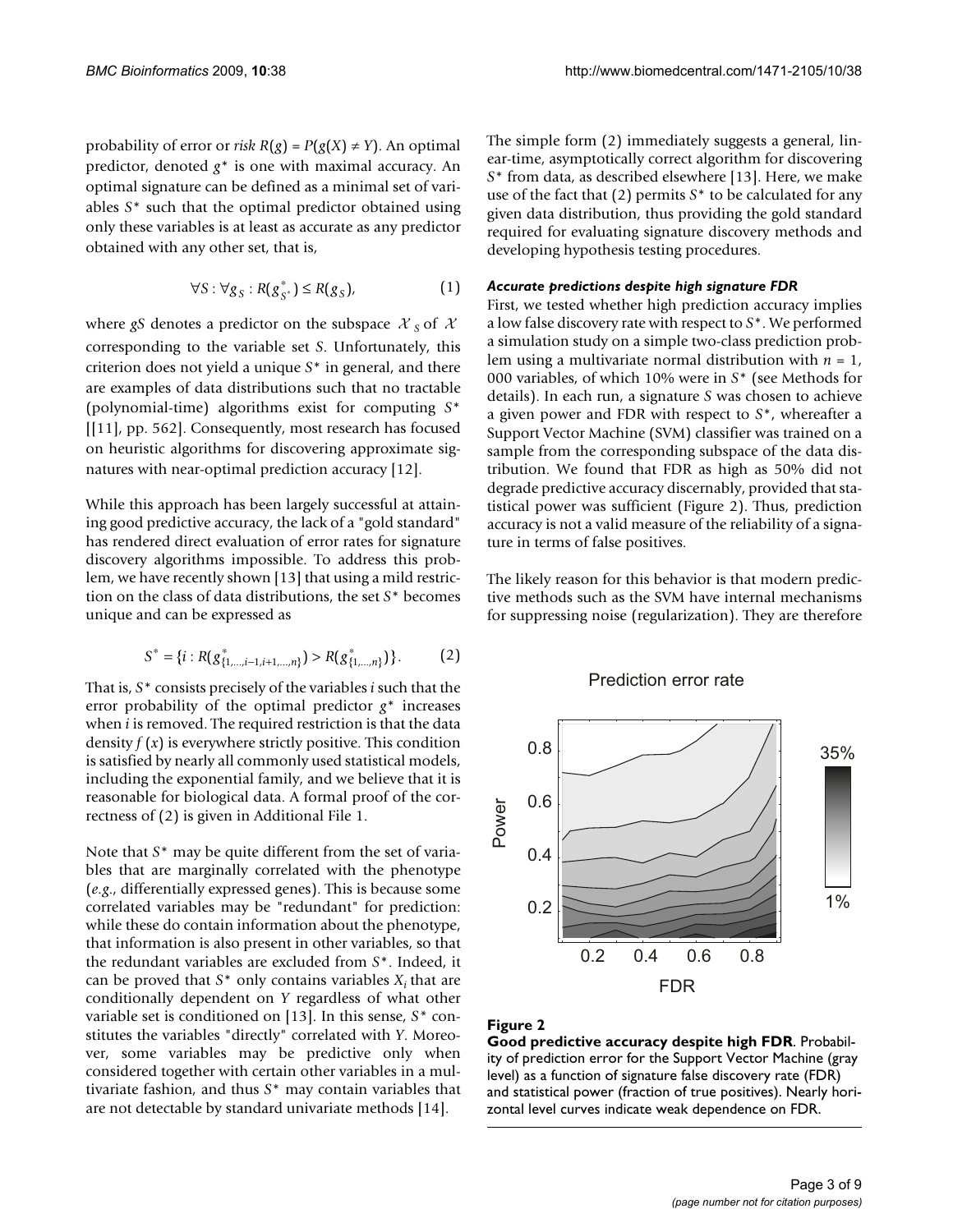rather insensitive to false positives within the signature. For prediction purposes, it is more important that the signature does contain some true positives genes, while a large fraction of irrelevant genes may be tolerated without degrading predictive accuracy. As a consequence, discovering signatures by optimizing prediction accuracy should not be expected control FDR, as we will further demonstrate below.

#### *Unstable Signatures with Low FDR*

To investigate the relation between signature stability and FDR, we conducted a second simulation experiment, again with  $n = 1$ , 000 variables. Here, each variable was conditionally independent of all others within each class, so that *S*\* has the form

$$
S^* = \{i: \mathbb{E}[x_i \mid Y = +1] \neq \mathbb{E}[X_i \mid Y = -1]\},\
$$

and can be discovered by simply testing the marginal distributions for a nonzero mean difference. For this we used Student's t-test with the Benjamini-Hochberg correction for FDR control, since the t-test has optimal power in this case and the FDR can be controlled exactly [15]. Nevertheless, we found that the resulting signatures can be very unstable (Figure 3). For small effect sizes where power was low, stability was also low, despite a stringent FDR. Conversely, with strong effects and high power, stability was high, even with a high FDR. Also, the dependence of stability on FDR was different between low- and high-power regimes, indicating that the relationship between these measures is complicated and data-dependent. Clearly, unstable signatures need not contain many false positives.

In the low power regime, the situation is rather that small signatures are being selected more or less at random from a large set of true positives, resulting in small overlap between experiments (Figure 3). Hence, in situations where many genes are weakly associated with a given phenotype and power is limited, it is simply not feasible to reproduce molecular signatures in independent experiments, even with the most stringent and correct methods. This implies that the lack of reproducibility observed for cancer gene expression signatures [7,8] is not necessarily problematic. The same mechanism may also account for the low reproducibility of whole-genome association studies of complex diseases [16], where many genes are believed to be weakly associated with a given disease trait.

## *A Statistical Framework for Signature Discovery*

The above results show that neither predictive accuracy nor stability are relevant measures of signature FDR. To directly control false discovery rates for signature discovery, we instead propose a general method for directly testing the hypothesis *i* ∈ *S*\* for each variable. From equation (2) it follows that a generally applicable test statistic is

$$
T_i = \hat{R}(g_{\{1,\dots,i-1,i+1,\dots,n\}}^*) - \hat{R}(g_{\{1,\dots,n\}}^*)
$$

where  $\hat{R}$  is an estimated error probability, for example a cross-validated error estimate. This statistic is asymptotically correct for any data distribution, that is, with a sufficiently large sample size, the globally optimal solution will always be found [13]. However, the sample sizes required for reasonable performance could be very large,



# **Figure 3**

**Signatures with low FDR may be unstable**. Left, statistical power *vs*. effect size (arbitrary units) for varying FDR. Middle, stability, defined as the average normalized overlap between two signatures *vs*. effect size and FDR. Right, illustration of how power affects stability.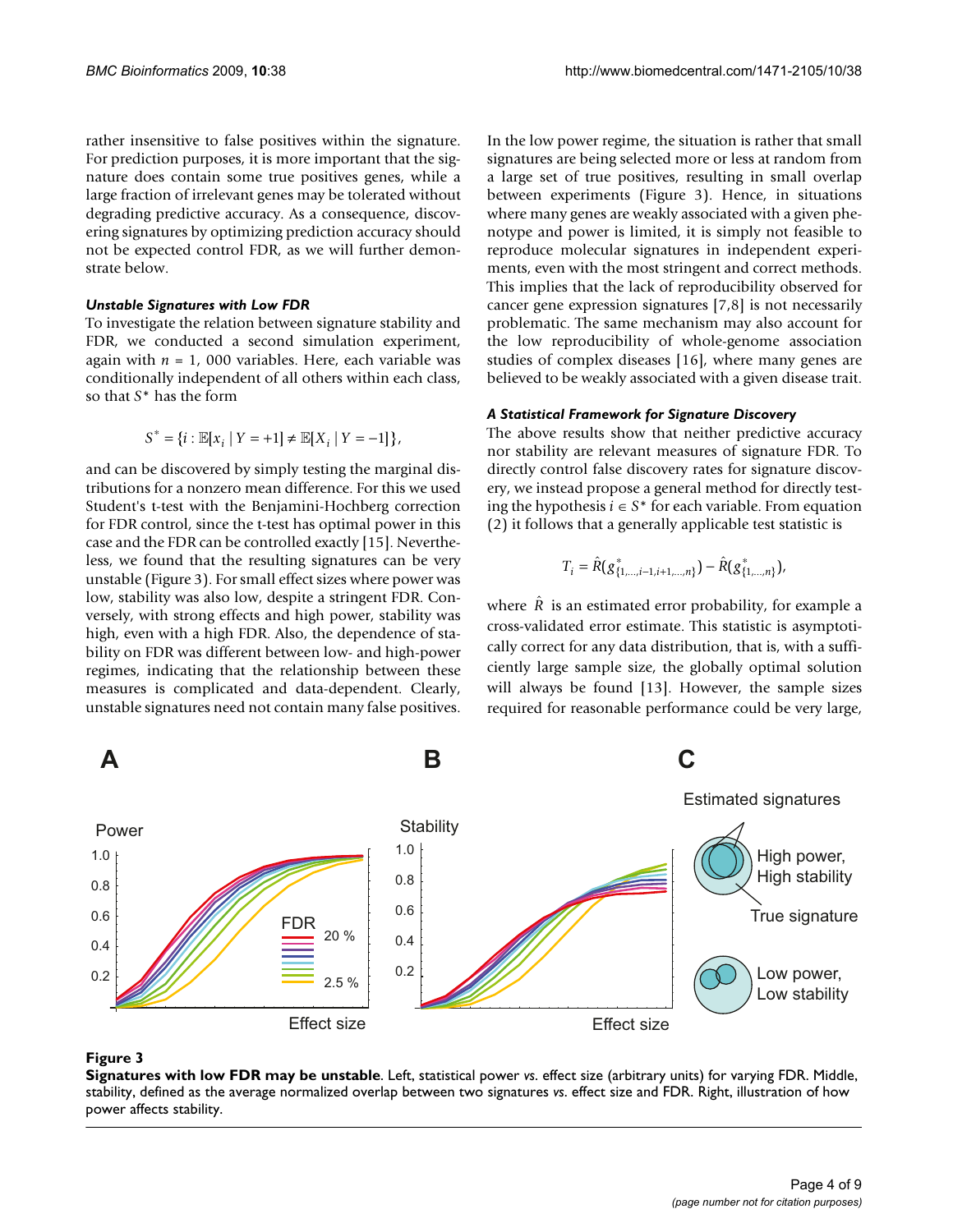since the error rate estimate  $\hat{R}$  is uncertain. For particular types of predictors, it is therefore preferable to develop specialized statistics. As we are interested in applications to gene expression data, where simple prediction rules tend to work well, we here consider linear classifiers of the form  $g(x) = \text{sign}(\sum_i w_i x_i)$ . It is easy to see that in this case, equation (2) reduces to

$$
S^* = \{i : w_i^* \neq 0\},\
$$

where  $w_i^*$  denote the weights of the optimal classifier. Assuming that the classifier used is consistent, we have that  $w_i^*$   $[w_i] \rightarrow w_i^*$  as sample size increases. Hence, in this case we can equivalently test the null hypothesis  $\mathbb{E} [w_i] =$ 0. More complicated parametric forms such as polynomials in  $x_i$  could be used in a similar way, although the number of weights would increase accordingly.

Since the statistical distribution of  $w_i$  is unknown, we used a bootstrap technique to test whether  $\mathbb{E} [w_i] = 0$ . By sampling with replacement from the given data set and retraining the classifier on each sample, we obtain *B* vectors  $w_1^*,..., w_B^*$ . For each variable *i*, the corresponding  $w_{1i}^*$ , ... $w_{Bi}^*$  are then used to obtain a bootstrap confidence interval for  $w_i$ . This interval is inverted to obtain a bootstrap *p*-values  $p_i$  for each variable *i* (that is, the null hypothesis is rejected at level  $\alpha$  if the  $(1 - \alpha)$  confidence interval does not cover zero). Importantly, this procedure preserves the full dependency structure of the data distribution. Finally, FDR control was performed using the Benjamini-Hochberg procedure [15].

#### *Simulation Experiments*

To validate our method, we conducted simulations using two-class data with 1, 000 variables and 100 samples. To model the variable dependencies often present in gene expression data, we used a class-conditional multivariate Gaussian distribution with precision matrices generated randomly as previously described [17]. For this distribution class, it is straightforward to calculate *S*\* (see methods). We chose sampling parameters so that *S*\* constituted approx. 200 variables on average (since *S*\* depends on the randomly chosen covariance matrix, its size fluctuates somewhat). We evaluated three linear classification methods: the Support Vector Machine (SVM) [18], the Kernel Fisher Discriminant (KFD) [19] and the Weighted Voting (WV) algorithm of Golub *et al*. [2]. Since the results were highly similar for all of these, we here only present results for the SVM (see Additional File 2 for KFD

and VW). For each learning method and across a range of effect sizes, our bootstrap test produced correct *p*-values, while power increased with increasing effect size (Figure 4A). This demonstrates that the bootstrap test is sound. After correcting for multiplicity using the procedure of Benjamini and Hochberg [15], we verified that our method did control FDR at nominal levels (Figure 4B). Power was limited however, especially for predictors with low accuracy. We therefore expect that for high-dimensional data, predictors must be quite accurate in order to yield reliable signatures. We also verified that the power of our bootstrap method approaches 1 as sample size increases, as one would expect (see Additional File 2). However, power depends on a number of distribution properties, and it is difficult to make predictions about the sample sizes required in practise from simulations.

We repeated the simulation study using the popular Recursive Feature Elimination (RFE) method [20] to discover signatures. While this method did produce accurate predictive models (data not shown), we observed that FDR was high (above 40% in this experiment) and depended on the effect size in an unpredictable manner. Indeed, optimizing prediction accuracy by RFE does not guarantee a reliable signature. High FDR was also observed when choosing the signature *S* as a fixed-size "top list" by the rank according to the  $w<sub>o</sub>$  statistics (Figure 4D). We have also previously observed high FDR for other methods that optimize the signature for prediction accuracy [21]. Often, these methods attempt to include more variables in the signature when the prediction problem is harder, thus sacrificing FDR control for better predictive accuracy. Conversely, for less difficult prediction problems, many true positives may be removed from the signature because they do not influence predictive power discernably.

#### *Application to Cancer Gene Expression*

We applied our method together with the SVM prediction method to analyze a number of publicly available cancer gene expression data sets (Table 1). For the data sets by van't Veer [4] and Wang [5] where the SVM had poor accuracy, the bootstrap method did not call any genes significant. Note that these signatures may still be useful for prediction; the fact that no genes are called significant merely demonstrates that it is not possible to ascertain which genes are responsible for the predictive accuracy. For the remaining data sets, we found that higher predictive accuracy tends to result in greater power, in accordance with our simulation results. The largest signature, obtained for the data set by Golub *et al*. [2], contained over 500 genes at 5% FDR (see Additional Files 3, 4 and 5 for complete gene lists).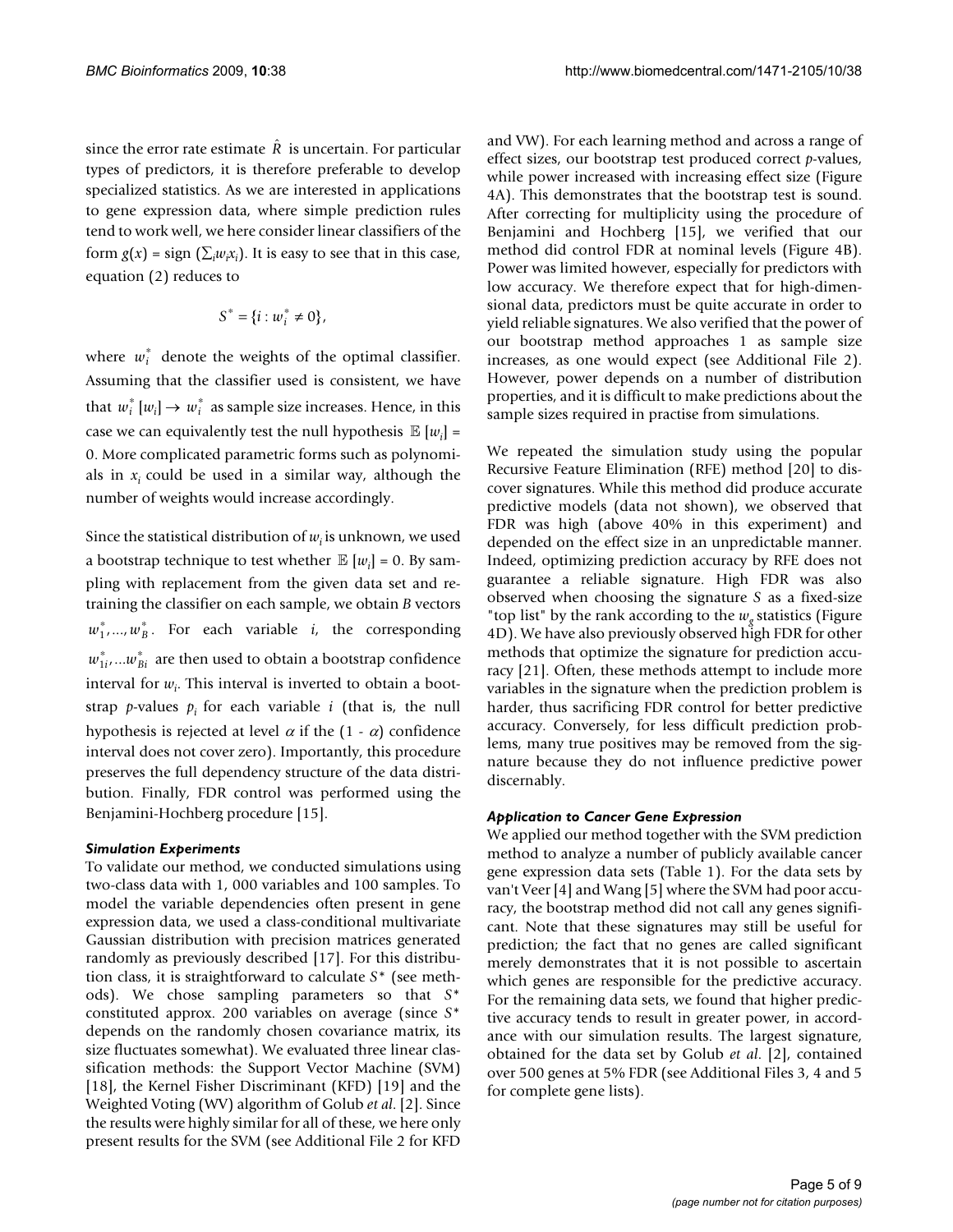





# **Figure 4**

**Controlling error rates for gene signatures**. **A:** Realized level and power for the bootstrap test at 5% nominal level. **B:**  Realized FDR, power and stability for signatures selected by the bootstrap test after Benjamini-Hochberg (BH) correction. Here the nominal FDR was set at 5%. **C:** Same as (B) for signatures selected by recursive feature elimination (RFE). **D:** Same as (B) for signatures selected as the top 200 genes. Acc, classifier accuracy.

#### **Table 1: Results on cancer gene expression data**

| Data set (ref.) | n   | MCF.% | $CV$ %         | $TA$ ,% $(ref.)$ | BS  | BS <sub>0</sub> | <b>RFE</b> | RFE <sub>0</sub> | DE   |
|-----------------|-----|-------|----------------|------------------|-----|-----------------|------------|------------------|------|
| Golub (2)       | 72  | 32    | $97.0 \pm 4.2$ | 99.3 (28)        | 537 |                 | 35         | 154              | 1007 |
| Singh $(4)$     | 136 | 43    | $92.6 \pm 3.0$ | 81.1(27)         | 99  |                 | 48         | 312              | 3807 |
| Alon $(1)$      | 62  | 35    | $81 \pm 7.2$   | 97.9 (29)        | 19  |                 | 55         | 94               | 303  |
| Wang $(6)$      | 286 | 37    | $65 \pm 4.3$   | N/A              | 0   |                 | 261        | 1250             | 106  |
| van't Veer (5)  | 97  | 47    | $62 \pm 8.4$   | N/A              | 0   |                 | 42         | 153              |      |

Results are ordered by prediction accuracy. *n*, number of samples; MCF, minority class frequency; CVA, balanced cross-validated prediction accuracy, mean ± std.dev.; TA, balanced prediction accuracy of bootstrap signature on an independent test set (reference given in parentheses); BS, significant genes using the bootstrap with SVM at 5% FDR; RFE, genes chosen by recursive feature elimination; BS<sub>0</sub> and RFE<sub>0</sub>, gene chosen by the bootstrap and RFE methods respectively on randomized data. DE, differentially expressed genes using the t-test at 5% FDR.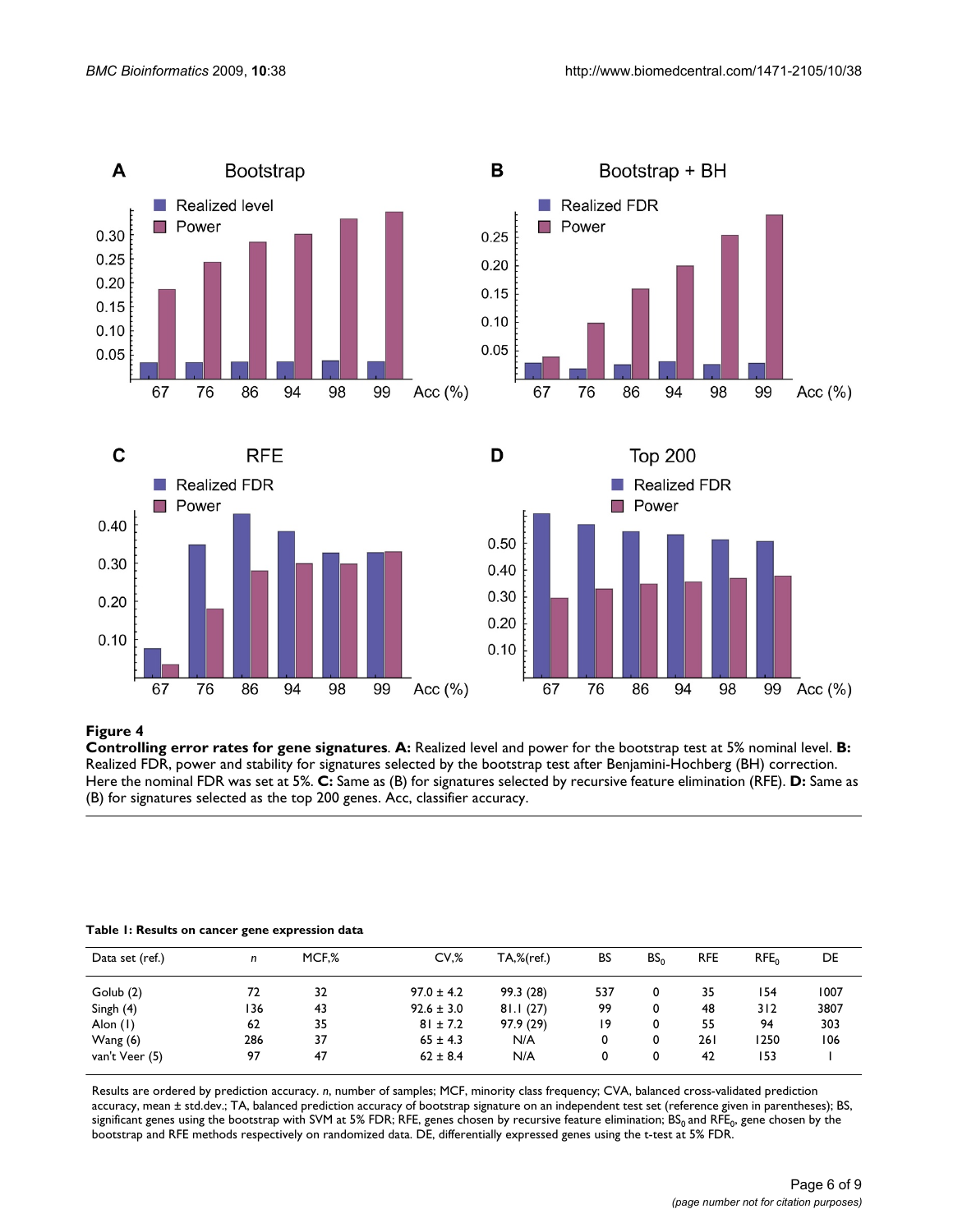As a negative control, we applied our bootstrap test on randomized versions of each original data set where the phenotype values were randomly permuted, corresponding to the complete null hypothesis. This yielded zero significant genes in each case, confirming that we do not obtain spurious findings. In contrast, when applying the RFE method to randomized data, we consistently obtained even larger signatures than with the real data sets. We also tested each signature on an independent data set, confirming that the signatures are indeed predictive.

For comparison, we performed a conventional differential expression test for each data set using the t-test statistic with the Benjamini-Hochberg correction (Table 1). This identified a substantially larger set of genes than the bootstrap method – in one case, more than half of the genes tested were significant. This illustrates the ability of the gene signature approach to distinguish the genes directly related to the phenotype variable from a much larger set of differentially expressed genes: many of the latter turn out to be "redundant" for prediction, meaning that they are correlated with the phenotype only indirectly, through genes in *S*\*.

# **Discussion**

Molecular signatures offer a systematic way to focus on the genes most directly associated with a given phenotype, and may yield valuable insights into the underlying biological system. It is therefore unfortunate that the reliability of signatures *per se* is poorly understood. Since no gold standard for signature discovery has been available, validation of discovered signatures often amounts to mining the scientific literature for documented connections between the phenotype being studied and the elements (genes) of a hypothesized signature. However, this approach is necessarily biased and rather speculative: it is by no means clear that a gene should be included in a predictive signature simply because it is somehow "related" to the phenotype. For example, approximately 25% of all known human genes have some documented relation to cancer [14], but it is unlikely that all of these should be included in an optimal signature for cancer prediction.

To address this issue, we have herein developed a statistical method for signature discovery based on a formal definition of the "gold standard" optimal signature. This allows for assessing the reliability of signatures without detailed knowledge of the biological system. To our knowledge, our method is the first to provide statistical guarantees for the reliability of molecular signatures, although we note that random forests are similar to our bootstrap testing scheme and also give indications of what variables are important for prediction.

For two of the gene expression data sets investigated, including the well-studied cancer data by van't Veer *et al*. [4], our method did not call any genes significant, indicating that these data sets did not contain sufficient information to uncover gene signatures at the specified false discovery rate (5%). We emphasize that this does not necessarily mean that it is infeasible to construct predictive models for these studies, but merely that it is difficult to determine which genes are responsible for the predictive accuracy. In this sense, discovering reliable gene signatures can be a harder problem than obtaining accurate predictors. Prediction and signature discovery are two separate problems, and must be treated differently.

For simplicity, we have here restricted our analysis to twoclass problems and linear predictors. However, the proposed method is applicable to any learning method for which a reasonably well-powered statistic can be derived to test the signature null hypothesis. Continuous phenotype variables can easily be addressed by substituting the classification methods used herein for regression methods, such as ridge regression [22] or the relevance vector machine [23]. General methods for handling non-linear dependencies have also been described [13,24], although it is unclear whether signature discovery from gene expression data would benefit from these more complex models with currently available sample sizes.

Some technical issues remain to be considered. First, testing the null hypothesis  $\mathbb{E}[w_i] = 0$  is technically correct only in the limit of large samples where  $\mathbb{E} [w_i] \to w_i^*$ . While our simulation studies indicate correct behavior for the sample sizes tested, this issue warrants further study. Second, bootstrap hypothesis testing is known to provide only approximate *p*-values, satisfying the inequality  $P(p \leq$  $\alpha$ )  $\leq \alpha$  +  $\mathcal{O}(1/l)$ , where *l* is the sample size [25]. While the additional term  $\mathcal{O}(1/l)$  was negligible in our simulations, this should be verified in each particular case before applying bootstrap testing. A possible future improvement could be to estimate this term from simulations and correct the bootstrap *p*-values accordingly, thereby "calibrating" the method.

# **Conclusion**

As we have shown, neither predictive accuracy nor stability constitute valid measures of FDR for molecular signatures. Indeed, highly accurate predictions may be obtained despite an FDR as high as 50% (Figure 2), while in situations where many weak effects are present and statistical power is low, signatures can be unstable at an FDR as low as 2.5% (Figure 3). This analysis explains at least some of the difficulties with reproducing cancer gene expression signatures [7,8] and possibly also the similar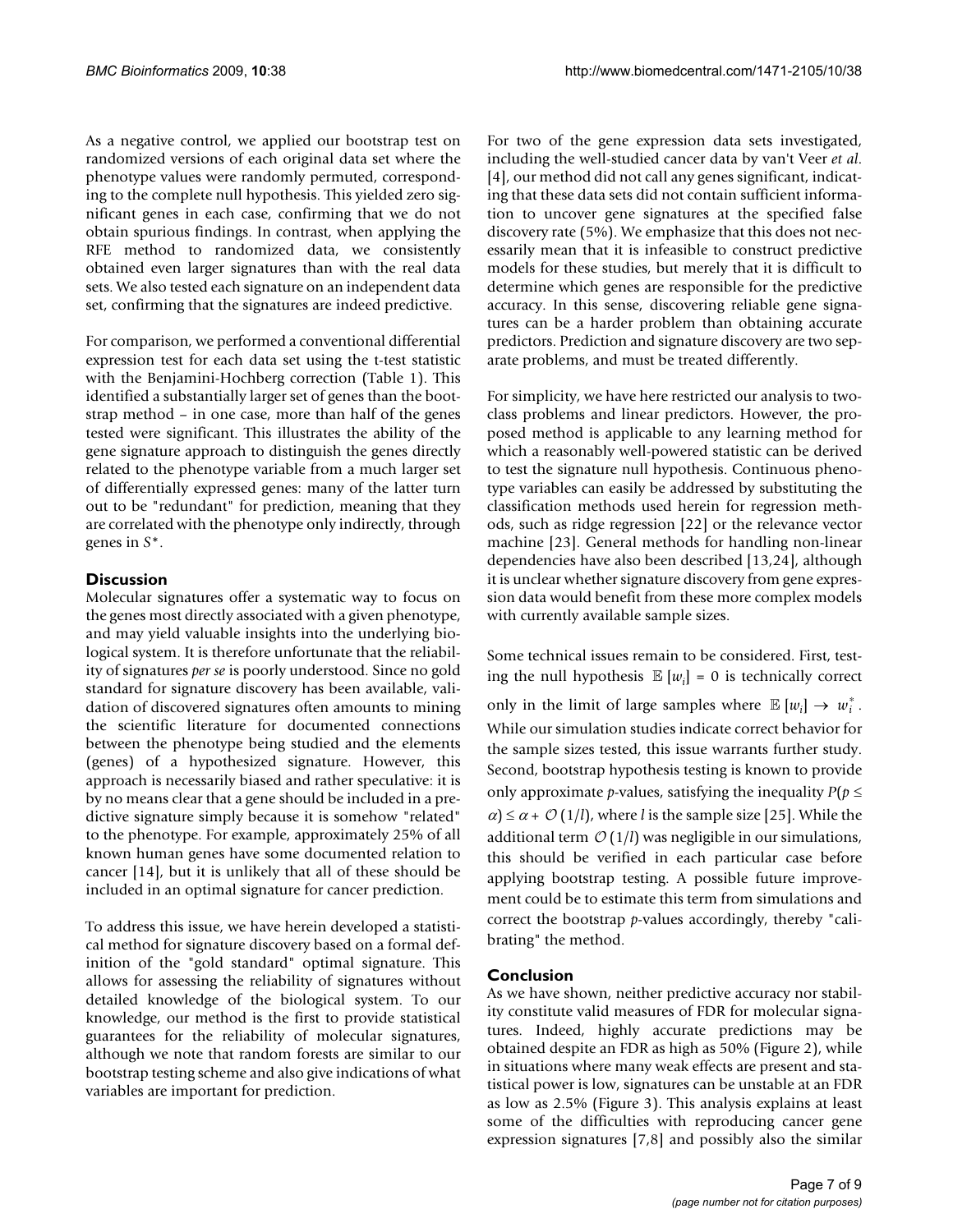reproducibility problems of recent association studies in complex diseases [16]. Moreover, it suggests that this lack of reproducibility need not be problematic.

We have developed and validated a statistical hypothesis testing framework that for the first time provides false discovery rates control for signature discovery. In application to cancer gene expression, we have showed that reliable signature discovery is feasible with currently available sample sizes. Many important problems in bioinformatics are prediction problems and may benefit from reliable signature discovery. We therefore hope that our method will be of general interest.

## **Methods**

Signature stability is defined as the normalized expected overlap between two signatures *S, S'* derived from independent, replicate experimental data sets,

Stability = 
$$
\mathbb{E}_{S,S'}\left[\frac{|S\cap S'|}{\max\{|S\cup S'|,1\}}\right],
$$
 (3)

where  $E$  denotes statistical expectation. The stability is always between 0 (no expected overlap) and 1 (complete overlap).

Simulations were performed with data drawn from twoclass multivariate Gaussian distributions  $f(x | y) = N(y\mu,$  $Σ$ ) with equal class frequencies, covariance matrix  $Σ$  independent of the class (phenotype) variable *y* and varying degrees of class separation to achieve different effect sizes. Results were averaged over 100 randomly selected Gaussian distributions. for each parameter setting tested. We measure the effect size of the resulting prediction problem by the expected SVM accuracy. Here the accuracy was computed exactly for each SVM from the data density: for any given  $\mu$  and  $\Sigma$ , a separating hyperplane with normal vector *w* has classification accuracy

$$
\text{Acc}(w) = \frac{1}{2} \left[ 1 + \text{erf}\left(\frac{w^T \mu}{\sqrt{2w^T \Sigma w}}\right) \right],
$$

where  $\text{erf}(x) = 2\pi^{-1/2} \int_0^x e^{-t^2} dt$  is the error function.  $\pi^{-1/2}$   $\int^x e^{-t^2}$ 

To evaluate signature error rates, we used the fact that for  $f(x | y) = N(y\mu, \Sigma)$ , the optimal separating hyperplane has normal vector  $w^* = \Sigma^{-1} \mu$ , and so the optimal set *S*<sup>\*</sup> can be determined as the nonzero components  $w_i^*$  of this vector.

For hypothesis testing, we used a parametric bootstrap with *B* = 50 repetitions, fitting a Gaussian distribution *N*

 $(\mu_i, \sigma_i)$  to the observed  $w_{1g}^*$ ,... $w_{Bg}^*$  prior to computing two-sided *p*-values. In preliminary studies, the difference between this method and a nonparametric bootstrap with  $B = 1000$  was negligible, while the parametric version is computationally more efficient since a much smaller *B* can be used. The SVM [18], KFD [19] and VW [2] methods were implemented as previously described. In all experiments, the SVM *C*-parameter and the KFD regularization parameter were set to 1. Recursive Feature Elimination (RFE) was performed as previously described [20], using the radius-margin bound [26] as accuracy measure and removing 20% of the genes in each iteration.

Microarray data sets [1-5] were preprocessed by removing genes displaying small variation, keeping the 5,000 most variable genes in each case, except for the data sets by van't Veer *et al*. [4] and Alon *et al*. [1] which were preprocessed in a similar fashion by the original authors. Genes were normalized to zero mean and unit standard deviation prior to SVM training, following standard practise for kernel methods. Independent test data sets [27-29] were normalized in the same fashion. No other preprocessing was done prior to classifier training or testing.

Since many data sets were had low minor class frequencies are (Table 1), performance was evaluated with the balanced accuracy measure

$$
Accbalanced = \frac{Acc+ + Acc-}{2},
$$

where  $Acc_{+}$  and  $Acc_{-}$  are the accuracy measures for each class. Except for the independent test sets, these were measured by cross-validation, where in each round a randomized set consisting of 2/3 of the samples was used for training, and the remaining 1/3 was used for testing. Splits were balanced so that class frequencies were equal between training/test data. Mean and standard deviation of the balanced test error over 50 cross-validation repetitions are reported.

#### **Authors' contributions**

RN, JB and JT designed research; RN performed research; RN and JT wrote the paper.

# **Additional material**

# <sup>∗</sup> **Additional file 1**

*Proofs. This document provides proofs of uniqueness and optimality of the optimal signature* S*\*.* Click here for file [\[http://www.biomedcentral.com/content/supplementary/1471-](http://www.biomedcentral.com/content/supplementary/1471-2105-10-38-S1.pdf) 2105-10-38-S1.pdf]